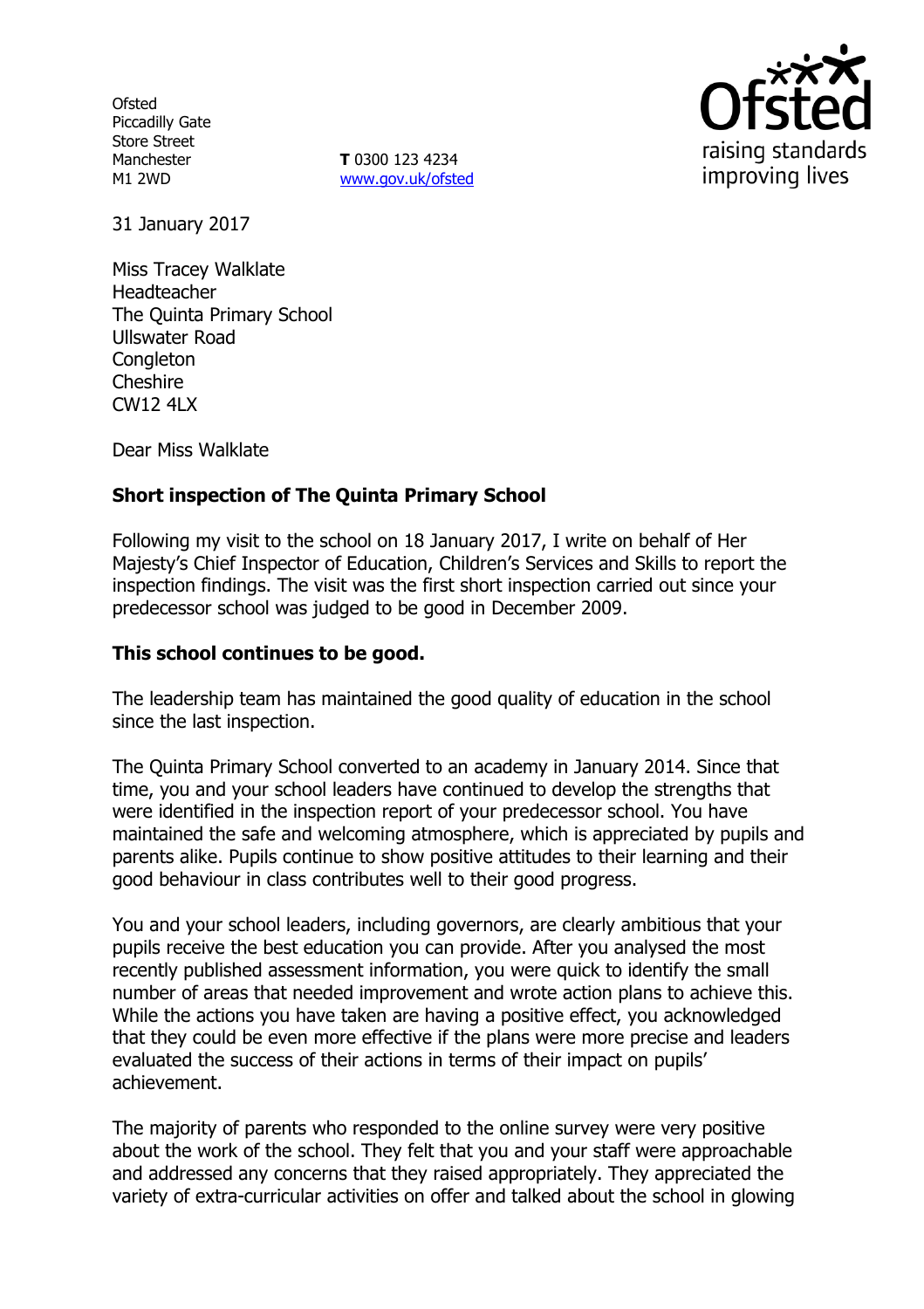

terms, with one parent saying it was a place of 'outstanding warmth'. You work effectively to encourage pupils to be well rounded and considerate citizens and you provide good opportunities for them to develop the spiritual, moral, social and cultural aspects of their learning. Pupils benefit from a wide range of extra-curricular clubs. These include sports, such as basketball, hockey and gymnastics, and other clubs, such as drama, chess and the choir.

Pupils enjoy reading and they show a good degree of fluency for their various stages of development. Most-able pupils can read with expression and they show good comprehension through this. Less confident readers use their knowledge of phonics well to help them to read unfamiliar words.

At your predecessor school's last inspection, the areas for improvement were concerned with providing challenging lessons across the ability range, using assessment information when planning lessons and developing pupils' cultural awareness. Teaching is certainly effective in most year groups and subjects, and you have developed well pupils' understanding of different cultures and backgrounds. You realise, however, that in some classes there is a lack of challenge for the most able pupils.

# **Safeguarding is effective.**

The leadership team has ensured that all safeguarding arrangements are fit for purpose and records are detailed and of high quality. You, your staff and governors are well trained and, while safeguarding incidents are few, you have a firm understanding of how to recognise signs of abuse and how to report concerns about pupils. Staff understand the risks presented by issues such as child sexual exploitation and radicalisation.

You and your staff have created a strong culture of safeguarding in school, where pupils feel safe and know how to stay safe. This comes from a combination of the robust procedures that are in place and the warm and trusting relationships that can be witnessed in pupils' attitudes and behaviour with adults and each other. Pupils talked articulately about the risks posed by the internet and knew strategies to deal with online safety. You also support their mental and emotional health well with the well-being mentors that you have established in school.

# **Inspection findings**

 $\blacksquare$  I focused on a number of key lines of enguiry during the inspection. The first of these concerned the achievement of the most able pupils in key stage 2 in English and mathematics. You and your leaders had also identified this as an area for your attention. You have put strategies in place to improve the achievement of the most able pupils, which include providing extra lessons to deepen their knowledge, together with regular visits to the local high school to experience more challenging learning. These strategies are effective, as evidence from writing and mathematics books for this group of pupils showed good progress for most of them, with evidence of, for example, advanced sentence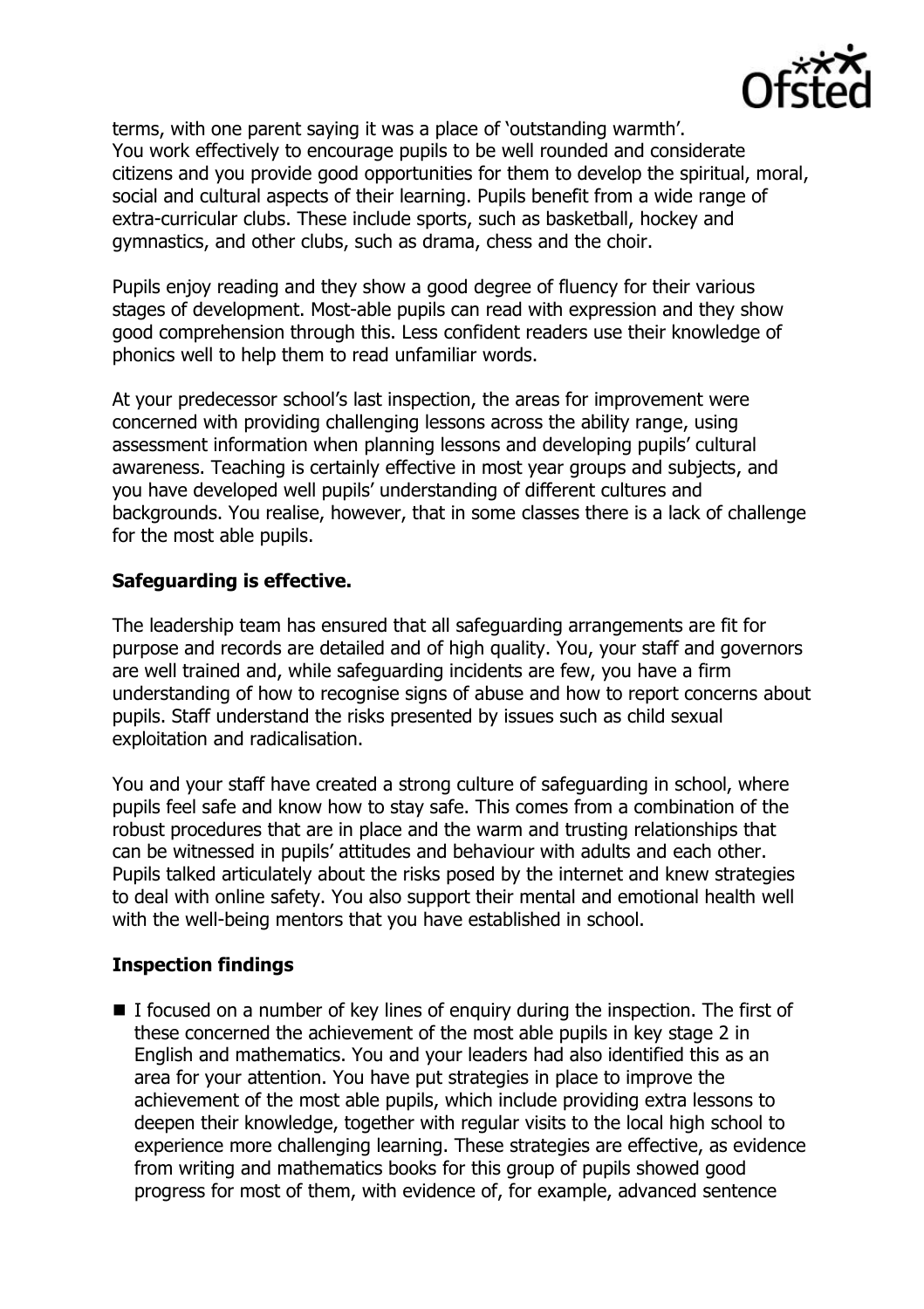

structures and vocabulary that were appropriate to their age. However, some work to develop reading comprehension skills was not challenging enough for the most able pupils in Year 4, as it did not enable them to demonstrate a deeper understanding of the text by exploring, for example, reasons why characters behave as they do.

- Two other key lines of enquiry concerned aspects of achievement in writing and mathematics in key stage 1, which emerged from the most recently published assessment information. To address these issues, you have made increased use of resources and expertise from a local mathematics hub. You have also sharpened up the monitoring of progress for these pupils, through more focused progress meetings with staff and targets to manage teachers' performance. As a result, teachers are more aware of how well their pupils are achieving and intervene promptly when needed. Consequently, most of these pupils are making good progress. Writing books show sophisticated use of language and style, especially in Year 2, and most mathematics books show good progress from starting points with strong levels of challenge for the most able. In Year 1, however, there is less challenge in mathematics for the most able, which prevents them from developing deeper thinking skills.
- $\blacksquare$  In the next key line of enquiry, it was clear that you had addressed most of the areas for improvement from the previous inspection report for the predecessor school. Teachers are providing appropriately challenging work for most of their pupils and they use assessment well to inform their planning, although you acknowledge that there is a lack of challenge for the most able pupils in some classes. There is also a planned programme of lessons, assemblies and activity days that develops pupils' cultural awareness well. You use lessons in religious education and personal, social and health education to ensure that pupils have a good understanding of important issues, such as mutual respect or tolerance of other people's beliefs and customs.
- The final key line of enquiry related to the effectiveness of safeguarding and the attendance of disadvantaged pupils. You make sure that safeguarding is at the heart of the school's work and you have effective systems in place. You have also recognised that the attendance of disadvantaged pupils has been low compared to national averages in recent years. You have taken action to tackle this, including involving the local educational welfare officer. I concluded from analysing a range of evidence that there was a small number of specific factors that had a bearing on the overall attendance for this group of children and that, in the overwhelming majority of cases, attendance for this group was now improving.

### **Next steps for the school**

Leaders and those responsible for governance should ensure that:

- $\blacksquare$  teachers consistently provide work that challenges the most able pupils
- action plans for school improvement precisely evaluate the intended impact of current actions on pupils' achievement.